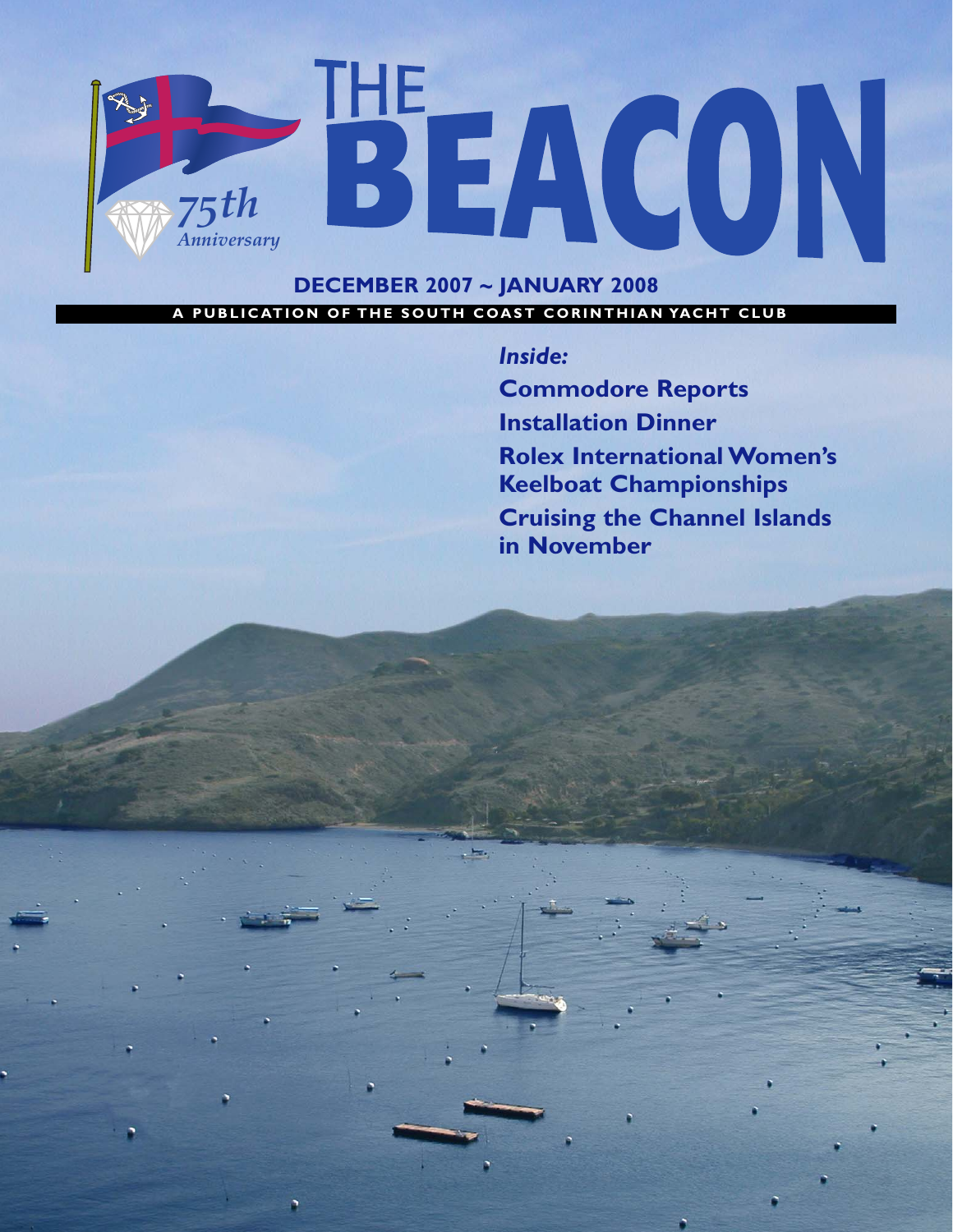



**COMMODORE'S REPORT** by Stu Coleman

**Happy New Year from the bridge of the good ship, South Coast Corinthian Yacht Club. The forecast calls for fair** weather and a following sea. I am happy to take the helm with such and able bodied crew as our new Board of Directors and Club chairpersons. It was delightful to see so many of you at our Commodore's reception and Installation Dinner at the beginning of the month. We have booked the Marina Room again and the next installation dinner will be Sunday, December 7th, 2008.

I must admit that the reception/dinner was an embarrassment of accolades for this past year's efforts and I will assure the membership that I am removing myself from the running of all awards except perhaps, Principal Race Officer, as I plan to make myself available again to run all of our club races on the water with the our seasoned Race Chair, Bruce Fleck and hopefully the mighty mentor, Bob Kellock.

You can see from the cover of this month's Beacon how tranquil the Isthmus is this time of year. (Reliance nearly alone with the shore-boats). Shari and I sailed over the weekend of December 15-16 and it was so delightful, we have organized this year's Christmas at the Isthmus. I'd like to see a monthly cruise out of the harbor this upcoming year to get more of our non-racing members out on the water and some of our racing members that are no longer as concerned with pickle dishes to relax more with their boats.

Speaking of cruising, Shari and I had a wonderful trip through the Caribbean aboard the Carnival Destiny, visiting six islands. One of the highlights was the tour of the Mt. Gay facility just north of Bridgetown on Barbados. We were given the red carpet treatment for wearing our red hats from our most recent Ensenada race with a free tour of



Stu and Shari Drinking at the Source in Barbados

the distillery and several samples of the rum that is many a sailor's lifeblood.

Thanks go to everyone who have made the clubhouse so festive again this year, especially Trish LaVay with her cornucopia of decorations and her candle shuttling. Thanks to Tracey and Rob for the great tree and to Kathy and Peter Gonzales, Don Baker, Robert Symer and Shari who put the finishing touches on everything.



Some of The Holiday Decorating Team

I look forward to seeing everyone at the First Friday Dinner on January 4th for Harry's special Chinese food, as we talk strategies for the next day's Berger/Stein Race and I trust that the membership will sign up for a dinner to keep our clubhouse hospitality alive. — *See you on the Balcony*



**REAR COMMODORE'S REPORT** by Tom Estlow

From the Cabin of the Rear Commodore

appy Holidays to all, and Merry Christmas to those that do. We've had our installation festivities, and to those that missed or couldn't attend, please sign up early for next year. We all had a great time, led by properly attired Master of Ceremonies, Bruce Fleck.

We're in for a great year at SCCYC and the planning is underway already. The first board meeting of the new Board was December 9th, and I think things are really looking good for us.

There will be ongoing activities, and remember, it's your Club, so get out and use it. Since we all volunteer our time and energies, anything anybody does to make the Club better is greatly appreciated. And on that note, our next really big activity is Opening Day in March. Come on down , and see what you can do to make your Club better in 2008

To be continued

Yours in yachting, Tom Estlow Rear-Commodore, SCCYC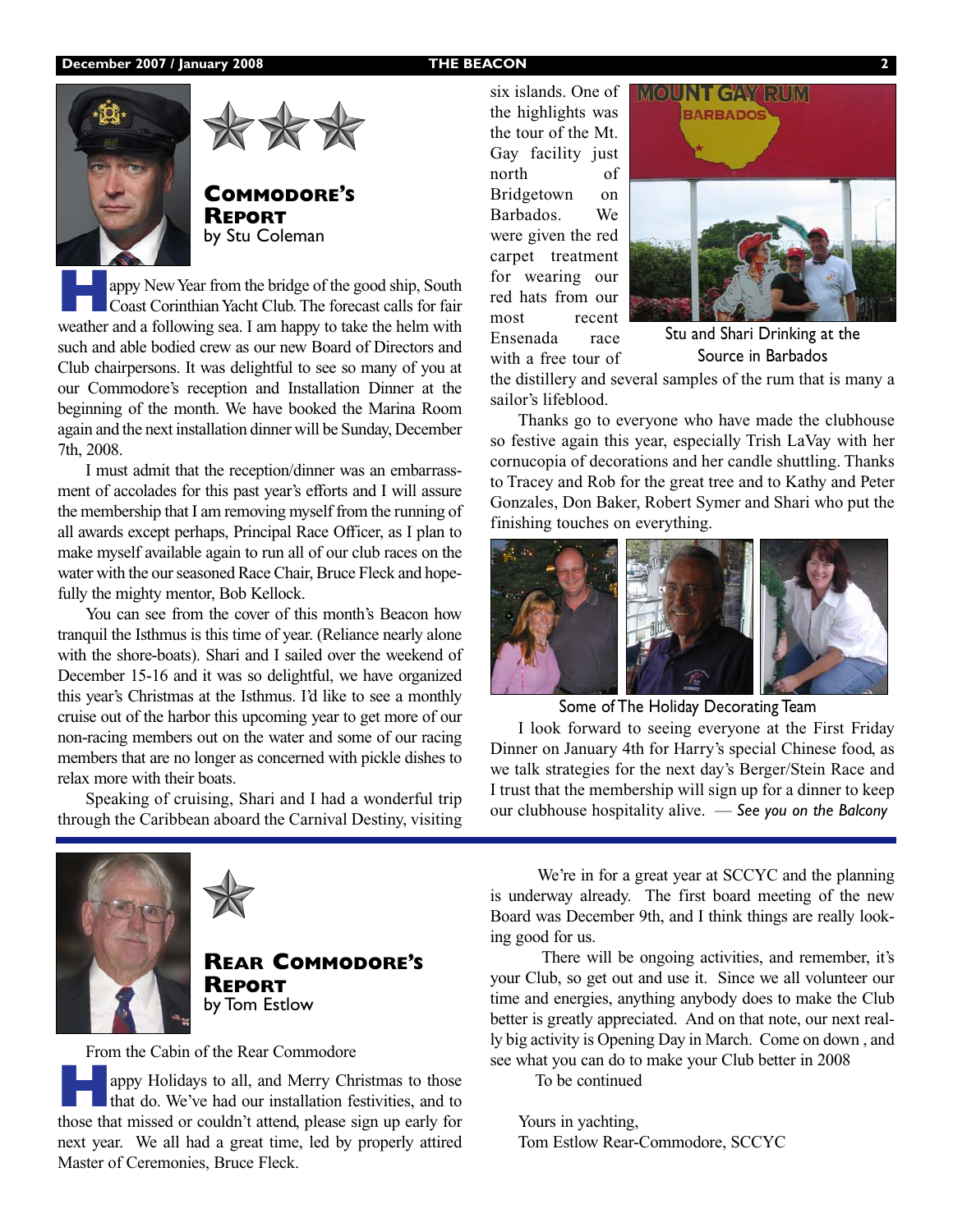

# O.D. SCHEDULE **& Club Events**

| <b>Friday 1800 - 2200 Hrs</b><br>(Year Round Hours)                                                                                                            |                                                   | Saturday 1200-1600 Hrs<br>(Winter Hours) |                                                                  | <b>Sunday 1200-1600 Hrs</b><br>(Winter Hours) |                                            |
|----------------------------------------------------------------------------------------------------------------------------------------------------------------|---------------------------------------------------|------------------------------------------|------------------------------------------------------------------|-----------------------------------------------|--------------------------------------------|
| 11/30                                                                                                                                                          | <b>Tracey Kenney</b>                              | 2/1                                      | <b>Tracey Kenney</b>                                             | 12/2                                          | Dan Grabski<br><b>Installation Dinner</b>  |
| 12/7                                                                                                                                                           | Trish LaVay                                       | 12/8                                     | <b>Tom Estlow</b><br><b>MDR Boat Parade</b>                      | 12/9                                          | Shari Landon<br><b>Board Meeting</b>       |
| 12/14                                                                                                                                                          | <b>Gray Marshall</b>                              | $12/15$                                  | Jerry Magnussen                                                  | 12/16                                         | Gary Magnuson                              |
| $12/21$<br>$12/22$<br>12/23<br><b>Christmas</b> @Isthmus<br>Have a Happy Winter Holiday – Bring your Family and Friends to the Club<br>12/28<br>12/29<br>12/30 |                                                   |                                          |                                                                  |                                               |                                            |
| 1/4                                                                                                                                                            | <b>Mike Oliveau</b><br><b>First Friday Dinner</b> | 1/5                                      | <b>Steve Mullen</b>                                              | 1/6                                           | Sam Pepkowitz<br><b>Board Meeting</b>      |
| 1/11                                                                                                                                                           | Dana Hutton                                       | 1/12                                     | Harry Johnson                                                    | 1/13                                          | Karyn Jones                                |
| 1/18                                                                                                                                                           | Dylan Porter                                      | 1/19                                     | <b>Mike Priest</b><br><b>SFVYC Race</b><br><b>Dinner Meeting</b> | 1/20                                          | Mark Register                              |
| 1/25                                                                                                                                                           | Rich Festa                                        | 1/26                                     | Michelle Shanks                                                  | 1/27                                          | Chris Zimmer                               |
| 2/1                                                                                                                                                            | JoAnn Dean<br><b>First Friday Dinner</b>          | 2/2                                      | Jerome Samarcelli<br><b>SFVYC Race</b>                           | 2/3                                           | <b>Stu Coleman</b><br><b>Board Meeting</b> |

If you cannot fulfill your duty on your assigned date, please get a replacement and notify Tom Estlow (rearcommodore@sccyc.org) of your replacement. It is your responsibility to fulfill your duty or find a replacement; otherwise you may be assessed a donation of one arm or leg. **Reminder:** Please fill out the OD logbook, as it may be the only record that you fulfilled your duty. **NOTE**: The sponsoring member introduces the new Member to O.D duty on the first tour.

## **Sign Up for One Dinner! Call to RSVP**

| Jan 4    | <b>First Friday Dinner</b>      | Harry Johnson | July 4           | <b>First Friday Dinner</b>        |                |
|----------|---------------------------------|---------------|------------------|-----------------------------------|----------------|
| an 19    | Membership Meeting              |               | July 19          | Membership Meeting                |                |
| Feb 1    | <b>First Friday Dinner</b>      |               | July 19-20       | O/D Weekend Race Hospitality      |                |
| Feb 23   | Membership Meeting              |               | Aug 1            | <b>First Friday Dinner</b>        |                |
| March 7  | <b>First Friday Dinner</b>      |               | Aug 23           | Membership Meeting                |                |
| March 21 | Membership Meeting              |               | Aug 24           | <b>Outlook Trophy Hospitality</b> |                |
| Mar 22   | Les Storrs Race Hospitality     |               | Sept 5           | <b>First Friday Dinner</b>        |                |
| April 4  | <b>First Friday Dinner</b>      |               | Sept 19          | Membership Meeting                |                |
| April 19 | Lido Invitational Hospitality   |               | Oct.3            | First Friday Dinner               |                |
| April 19 | Membership Meeting              |               | Oct 12           | Two for One Race Hospitality      |                |
| May 2    | <b>First Friday Dinner</b>      |               | Oct. 18          | <b>Annual Business Meeting</b>    |                |
| May 17   | Membership Meeting              |               | Oct 26           | <b>Campbell Cup Hospitality</b>   |                |
| May 25   | Corinthian Cup Race Hospitality |               | Nov <sub>7</sub> | First Friday Dinner               |                |
| June 6   | <b>First Friday Dinner</b>      |               | Nov 15           | <b>Annual Election Meeting</b>    |                |
| June 21  | Membership Meeting              |               | Dec 7            | <b>Installation Dinner</b>        | Shanghai Red's |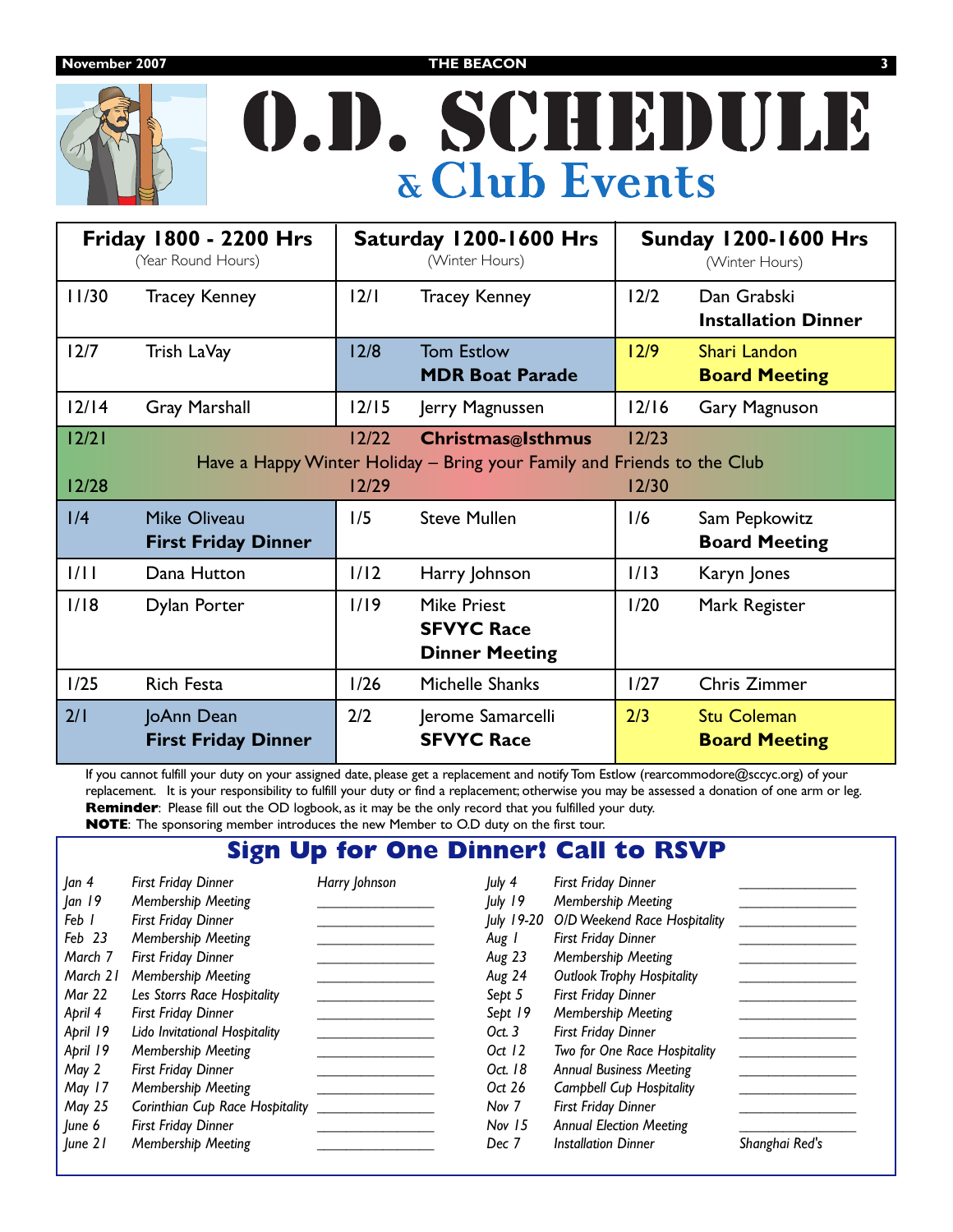# **INSTALLATION DINNER RAISES THE BRIDGE**

fter the trophies were awarded, 48 celebrants carpooled to the Shanghai Reds for a catered sit-down affair in the lovely Marina room. After the dinner and desert, Emcee, Bruce Fleck rocked the mic with some MC standards and introduced Commodore Jerry to award the Yachtsman and Corinthian Spirit Awards before the Bridge ceremonies began.



**SCCYC Yachtsman of the Year Kelly Cantley**



**SCCYC Corinthian Spirit Award Bob Kellock**



*Commodore Jerry swears in Stu and give him the "con" of the bridge.*



*Newly Pinned Commodore Stu pins his new Vice Commodore Tracey*



*Bruce Congratulates SCCYC Racer of the Year,Tracey Kenney, and the new bridge shows off their flag halyard accessories.*



*Once the ceremonies are over, it's time for the incoming Board of Directors to smile as they anticipate giving up a Sunday Evening a month to flaunt Robert's Rules of Order and get on with the business of running the club. Pictured, left to right, (although you should know them all) Membership Chair, Jim Doherty; House Chair, Gary Speck; Race Chair, Bruce Fleck; Treasurer, Shari Landon; Port Captain, Robert Symer; Fleet Captain, Kelley Cantley; R/C Tom Estlow; V/C Tracey Kenney; Commodore, Stu Coleman; Jr. Staff Commodore Jerry M.*



*Jerry Thanks his outgoing Board with Commemorative Photos*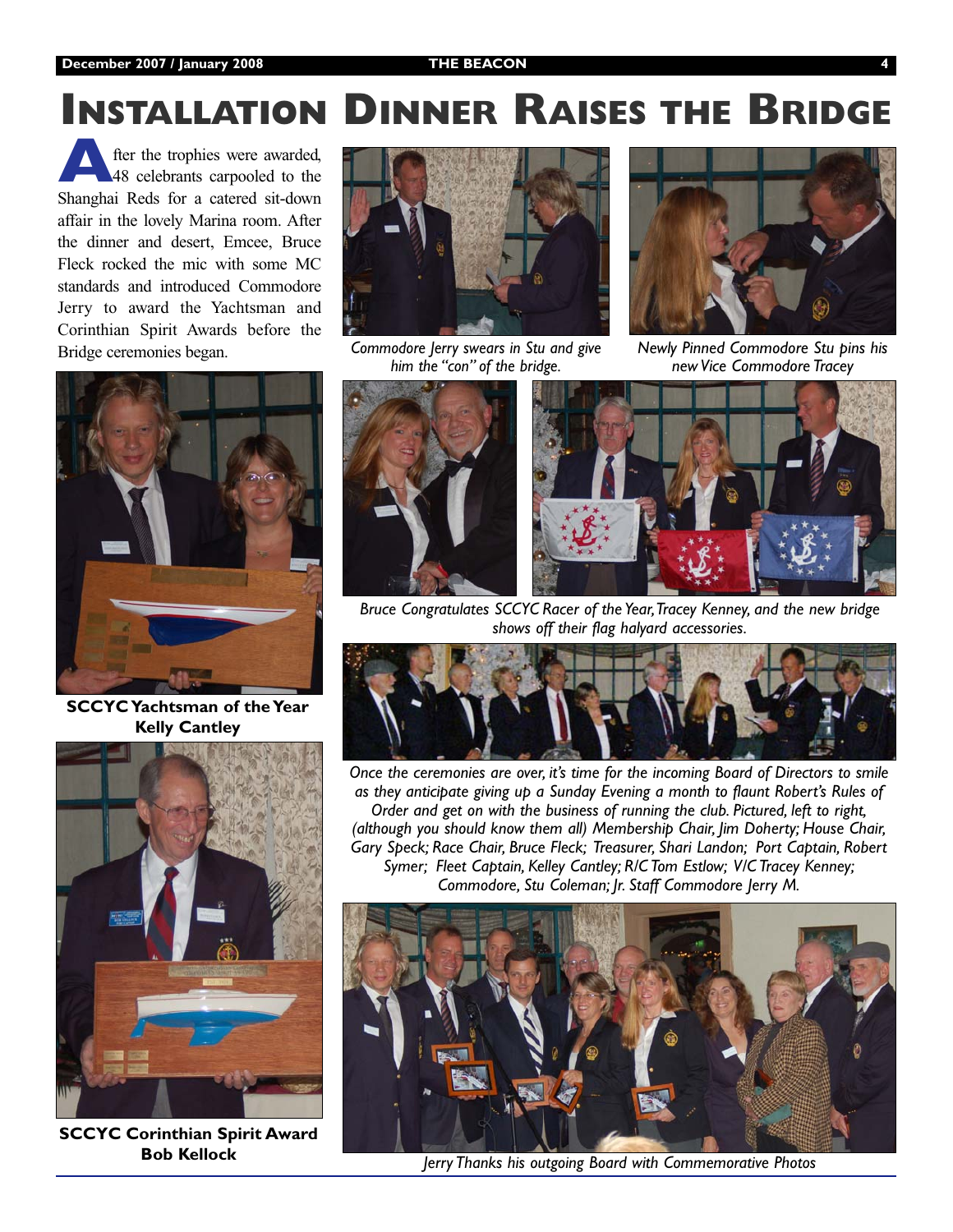## **COMMODORE'S RECEPTION IS A TROPHY NIGHT**

he blue blazers were out in force on December 2nd for a night of celebrating the years accomplishments and installing the leadership that will see us through our 76th year. The wine poured freely and the hors d'oevres were snacked at the commodores reception while the years sailing trophies were awarded.



**Newport to Ensenada Jim Doherty /** *Camelot Overall First SCCYC Boat*



**Cruiser of the Year Dylan Porter**



**R.C. Boat of the Year Gary Speck / Stu Coleman**



**Corinthian Cup Dylan Porter /** *Papalagi*



**O.D. of the Year "Top Droppers" Tom Estlow and Gary Speck** *Stu Swears in his new bridge on a* 



*Bruce honors the new and old treasurers*



*Jerry Wins the Columbia 22 Award Members and guests looked their best*



**Lido Iron Man Stu and Shari**



*copy of Dave Perry's rules book*



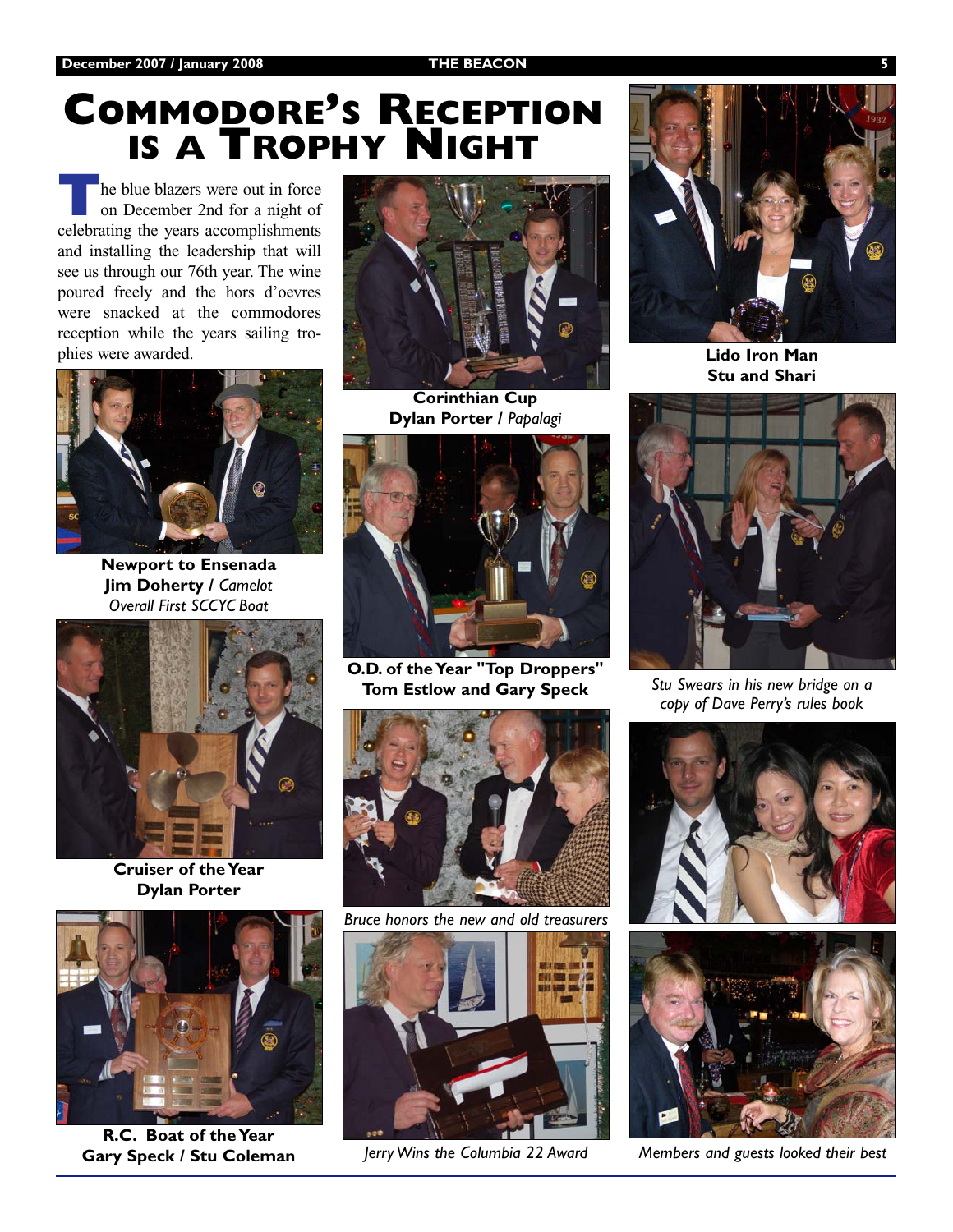

# **Cruising the Channel Islands in November**

limbing from our bunk at 4:00am to check the anchor, I wondered why we were here—on the north coast of Santa Cruz Island at an anchorage called "Little Scorpion." The night was gloomy, overcast, and the roar of the seas pounding into the cliffs sounded very near. Of course I had gotten up at 2:00am and was to rise again at 6:00am—Jennifer taking the odd hours—and I was already sleep deprived from the middle-of-the-night departure from MDR the previous evening. But as I peered into the darkness, things were reasonably under control—even though the stern anchor, while checking our swing, took us broadside to the surge. The rocking of the boat contributed even more to my sleeplessness. Was it worth it? I tabled the question, chalking some of it up to first-night jitters in unfamiliar territory.

Jennifer and I for some time had harbored an idea of taking off one day for serious cruising, for the South Pacific and perhaps beyond, and we figured that ten days visiting the Channel Islands might give us just a hint of what a longer voyage could be like. We were aboard a Catalina 30 MIII (the "Mark III") pretty much a "stock" version of the boat. It carried an ancient GPS, but plenty of fresh water and an extra five-gallon jerry can of diesel to augment the eighteengallon tank. So with provisions stowed and secured—off we sailed.

The morning at Scorpion dawned cold and dreary. There was no wind but a west swell, which gently washed through the anchorage. After break-

## by Ron Judkins

fast, the fog lifted as we motored to Smuggler's Cove on the east side of the island. After setting a single anchor this time, we jumped into the dinghy to almost capsize on our assault of the beach! Drenched but unharmed, we toured the picnic area and walked the half mile to the old ranch buildings. The sunlight lightened our mood. A public latrine was a welcome sight after the Mark III's macerator had developed hiccups while trying to cough up plastic bags deposited by some former skipper or crew. We returned to our vessel and later in the day we were joined by the cutter-rigged "Alistor," but we made no contact with her crew.

The forecast for the next couple of days predicted light Santa Anas. We set out for Coches Prietos on the south side of the island, which the cruising guide suggested as a Santa Ana refuge. Arriving a couple hours before sunset, we discovered a beautiful and pristine beach, the Alistor

again, and a 38-foot Beneteau named "Jazz." The Jazz's captain emerged to greet us as we pulled alongside to exchange pleasantries about ground tackle and scope. We anchored in

twenty-five feet of water inside of Jazz and protected by cliffs and the curvature of the beach. After deploying our kayaks, we played along the rocky ledges among scores of pelicans, brightly colored starfish, and the occasional sea lion.

The next day we were visited by Jazz's owner, Rich, who was on his way to "maybe Catalina," "maybe Newport," or "maybe Mexico." He seemed a bit lonely. At sixty-two years, Rich had sold his house and belongings, bought his boat, and departed Bremerton in June to singlehand around the San Juans before "heading south." Before we became too envious of his wanderings he noted that he'd had his share of problems as well, notably spending five days hove-to off of Cape Flattery while gale-force winds battered his vessel. He had sat with his back against the companionway hatch covers and tried to catch an occasional hour of shut-eye. But his stories did



The Fleet trails behind the mother ship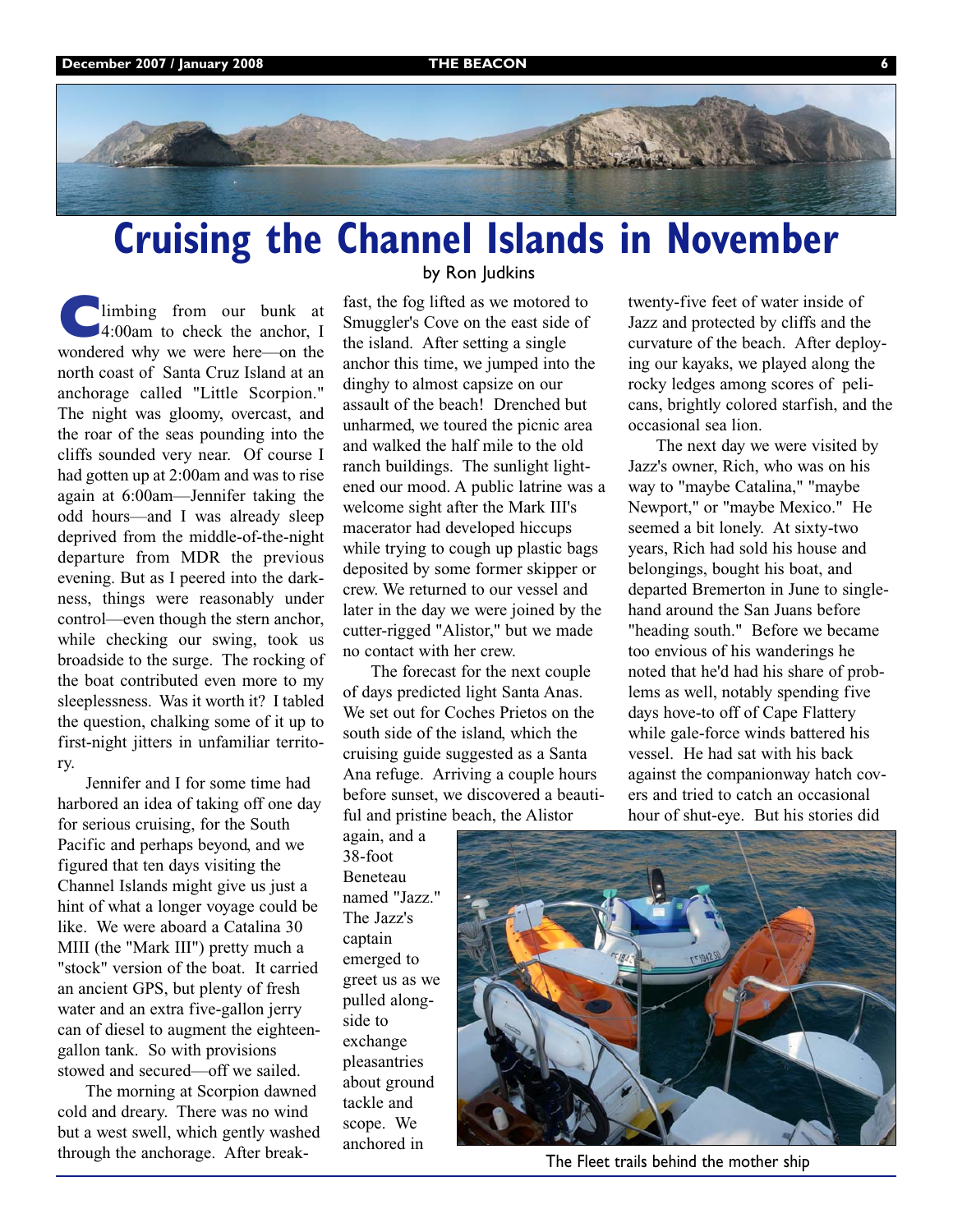

little to quell our wanderlust. Many of his friends had tried to talk him out of going—but here he was. He left us with the admonition, "Don't be ruled by other people's fears…. or... your own!"

I understand that in the summer the anchorage at Coches Prietos can get crowded, but in early November it was incredibly beautiful. But as the Santa Anas never materialized, we grew itchy to move on. The forecast was for light winds and swell, opening a weather window to visit Santa Barbara Island. We set our alarm for 2:00am to slide out in the darkness past Jazz—wishing Rich good weather and fair sailing.

After seven hours under the "dsail" the dark mass of Santa Barbara Island began to slowly emerge from the mist. We were excited to spot a pod of pilot whales in the distance. But this day too, had turned overcast and foggy and the small island seemed foreboding. Stark cliffs dropped onto rocky ledges where the surge swirled and churned.

Jennifer and I both had thoughts to continue on to Cat Harbor, but neither of us relished the idea of four more hours under the engine. So we decided to stay. Having read about the island's sea lion rookeries, we quickly dispatched the kayaks again. And a half mile south of the anchorage we found them. Boy did we find them! Thousands of them! Inquisitive and friendly, they circled

our kayaks, coming closer and closer until they would all spook at once and dive. It was quite comical! One amused himself by flipping over and rubbing his belly on the bottom of Jennifer's kayak. I feared he would jump into her boat, but Jennifer was mesmerized and unafraid.

The next morning after a late (thankful for sleep!) breakfast, we pulled anchor and discovered a newly frayed spot in the rode about five feet up from the chain. The line was worn halfway through. It might have been safe for mild conditions but I wouldn't trust it for an overnight. We had to consider at picking up moorings now, or replacing it with the stern anchor rode. It was sobering for me to see what a rocky bottom could so easily do to our line. Jennifer Paddling for Sea Lions up from the chain. The line was worn Ron Viewing the Beaches

> But while steaming towards Cat Harbor we were greeted by—wind! A whole six or seven knots. We set a whisker pole to sail wing-on-wing, our first real sailing in four days. It was glorious. Then while trimming the headsail, I caught some movement off our starboard beam. I turned to discover a large swirl of water. It had to be something large—and it was passing right under our boat.

As I shouted to Jennifer, up it come—an enormous blue whale which spouted less than fifty feet from us! And then another! In the distance we noted two more, all of them moving north. We toyed briefly

with the idea of chasing them, but they were moving away very quickly. We bid them goodbye, both of us awed and gratified. It was an experience we will always remember.

The rest of the cruise is a jumble of thoughts and images: watching the pelicans dive for anchovies at Cat Harbor—hundreds of



them hitting the water and causing a roar like a waterfall, racing along at 7.8 knots while surfing on a beam reach around the southern tip of Catalina, talking with a waitress named Sherry who had circled the Pacific three times on a Hans Christian 38, and not the least—the pride I felt while watching Jennifer (my own first mate!) skillfully maneuver our vessel through the tightlypacked moorings at Avalon.

So was it worth it? Absolutely. I guess I knew that already. It was obvious in the excitement I had felt at being awake in the middle of the night during our initial departure—watching the lights of Santa Monica slowly fade into darkness.

It reminds me of a birthday card from Jennifer where she quoted Andre Gide, "One can't discover new lands without consenting to lose sight of the shore for a very long time..."

Here's to open water.



Alone in the unspoiled anchorage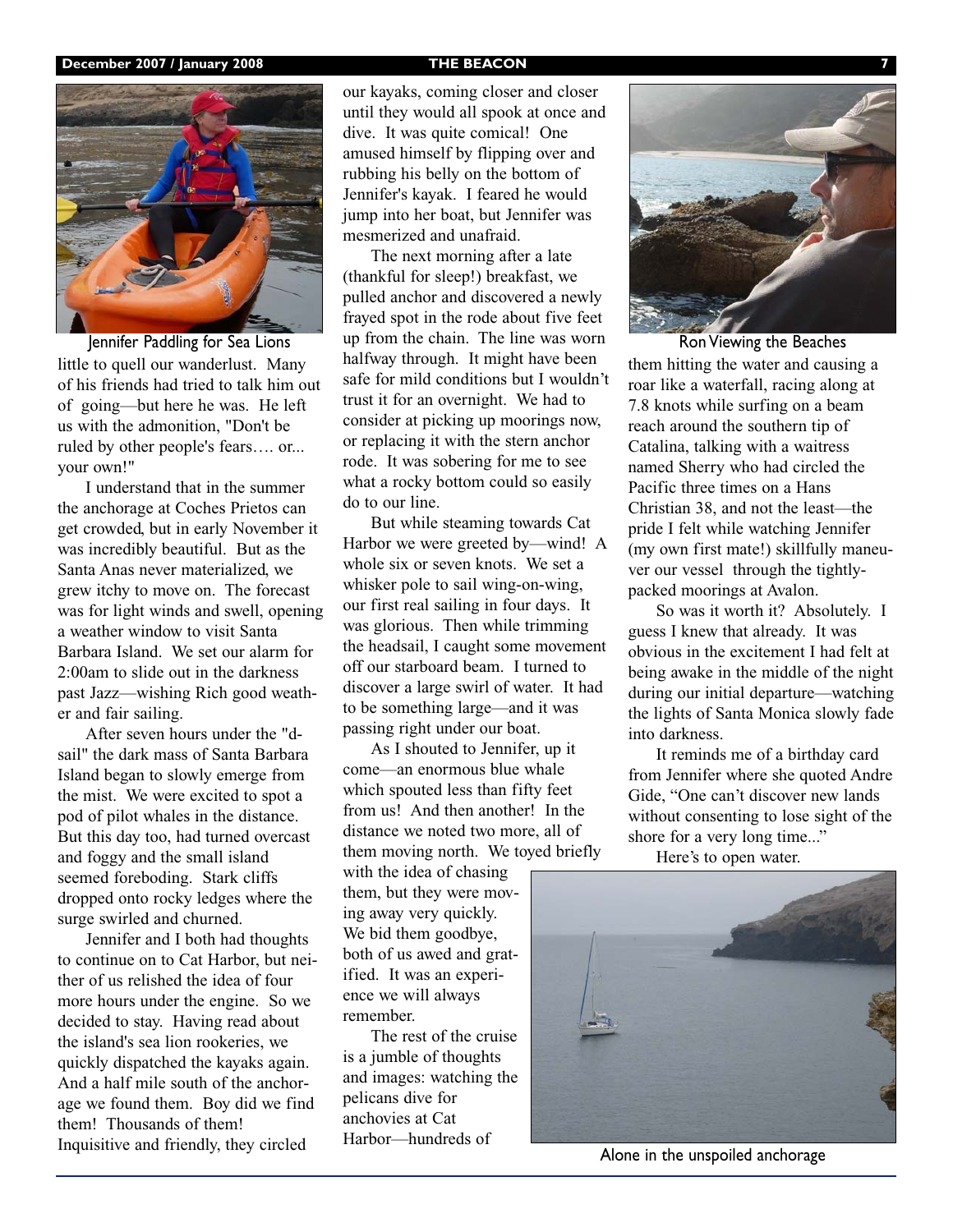

## **Rolex International Women's Keelboat Championships**

**by Kellie Fennessy**<br>
The road to Rolex for Team Taylor started in<br>
November 2006. Our team consisting of Susan<br>
Taylor Danise George Kellie Fennessy and Michelle Taylor, Denise George, Kellie Fennessy and Michelle Parker Ondrey had gathered some momentum in 2006, by taking 2nd place at Adams Cup. There, we had a respectable finish, but more importantly we learned invaluable sailing skills and that we really enjoyed sailing together. While seeking new horizons for our team we received an invitation from the Rolex Women's International Keel Boat Championships, and decided to set our sights on heading to Houston, Texas the following November.

Inaugurated in 1985 at the instigation of US SAILING's Women's Championship Committee, the Rolex International Women's Keelboat Championship is known as the premier women's sailing event in the U.S. and worldwide. Held biennially, the event provides women keelboat and offshore sailors' high quality racing and an opportunity to compete with top national and international women sailors.

So beginning this past September we made SCCYC our home for the many practices scheduled for the next two months.

The regatta was sailed in J22's, a boat none of us had any experience sailing. Knowing the competition would be tough our goal going into the regatta was to finish in the top half of the fleet and to accomplish that would take work. We found a generous J22 owner willing to lend us his boat for 2 months, we purchased some sails, hired Pease Glaser as our coach, and laid out a fairly aggressive schedule of 1or 2, 3 hour practices per week. Looking back our first few practices were comical. The J22 is a lot like a dinghy, and it requires physical finesse to sail it fast. In the beginning even the simplest maneuvers were difficult. We were clumsy on the boat, and to anyone

observing us they would have thought us unconvincing as experienced sailors. With the help of our coach we worked out our boat handling skills, and began practicing skills that would set us up for success such as; maneuvering our boat on a crowded start line and spinnaker trim. The benefit of that time on the water was immense, and gave us the confidence we really needed to go to Houston knowing we had the chance to do well.

We charted our boat "Cactus Jack" from a local Texan. The boat was in good shape and ready for us to take it sailing (we were pleased). We made some minor adjustments to the lines and hardware in the morning and went out sailing that afternoon. Mike Priest played the part of Michelle for the afternoon and got lots of remarks out on the water that his gender wasn't quite right - his response "two more operations and I will be there...."

We set out Tuesday morning for our most important practice to date, our whole crew in Galveston Bay. The race committee was going to run a few practice starts and then one practice race. On the second practice start our boat was hit by a starboard/windward boat and it put a 12" hole clear through our starboard side. Fortunately it was above the waterline and we were able to sail in. The boat that hit us was local and had already called a fiberglass guy before we docked. The guys worked diligently through a rain storm to get the boat prepped and the work was done by 9:00am the next morning, but for us the real tragedy was not being able to get in our much needed practice.

## On the second practice start, our boat was hit by a starboard/windward boat and it put a 12" hole clear through our starboard side.

The regatta started on Wednesday, with anxious energy we got out a bit early, tuned our rig, did a few sets and started our first race. The conditions were interesting with what appeared to be wind on the sides of the course and mostly light in the middle until late afternoon when these strange puffs would come blasting down the middle of the course. First race was disappointing, not our best start, we dropped our spinnaker and hit the leeward mark forcing us to take a penalty turn and lose about 6 boats. Second and third races that day were better... finishing 10 and 16th.

The RC warned us big winds were coming on Thursday and they were right. A front came in from the North West and we were seeing winds above 20 knots. The class rules suggest not running a race on 25 knots sustained winds and we were at 22 so out we went. We were one of the first boats to leave the dock and get some practice and rig tuning in. We decided to set a spinnaker during practice and after 5 - 6 gybes we had all the confidence in the world that we could set and sail in the high winds. Susie loves the conditions and the grin on her face was priceless. Our first race was bad due to a particularly bad start and it became our throw-out race for the series. The rest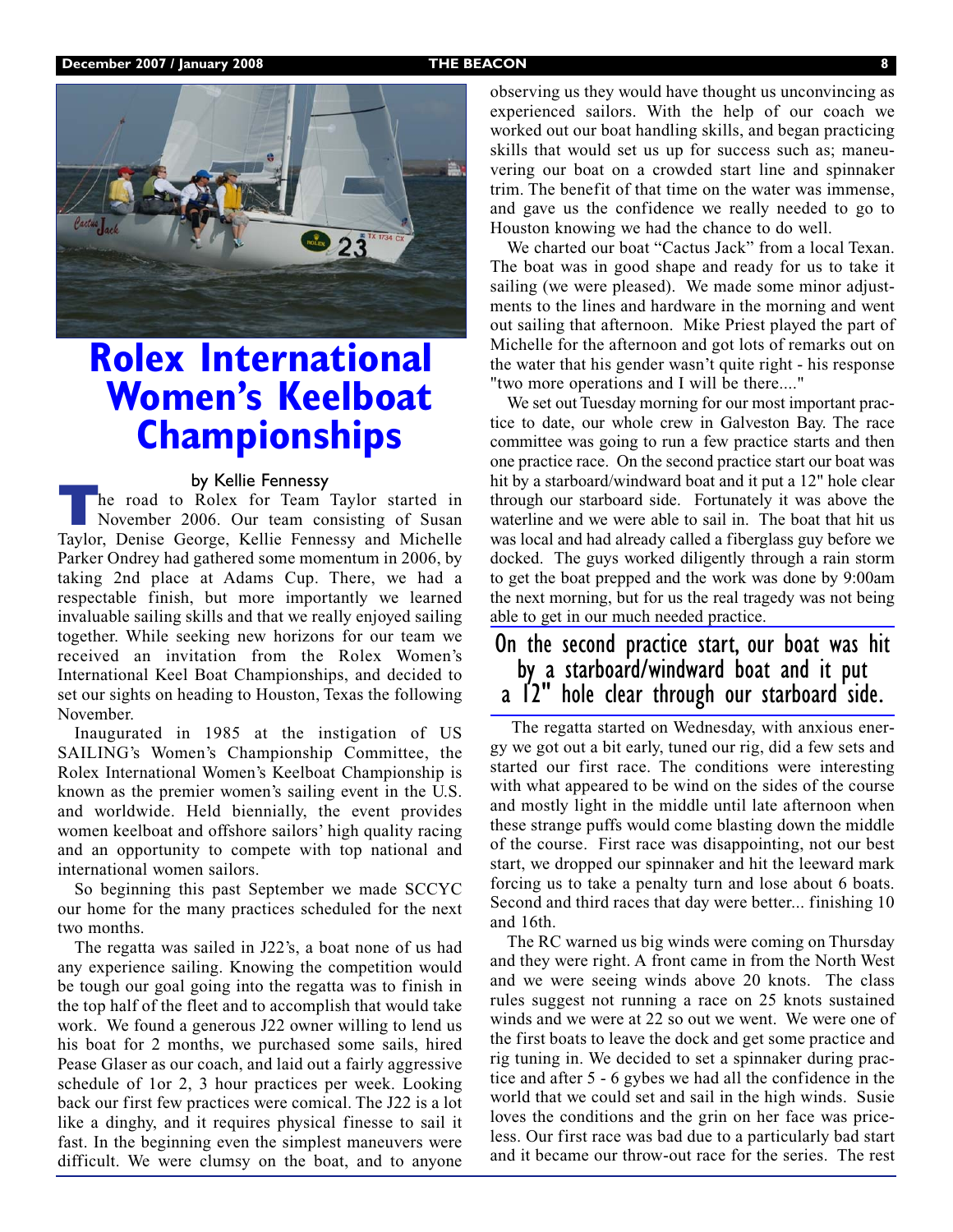

*(L-R) Michelle Parker Ondrey-bow, Kellie Fennessy- trimmer Denise George-tactician, , Susan Taylor- skipper,*

of the day we got off the line well, played the big shifts and kept our boat in control. This combination yielded us a 10th and 12th for the remainder of the day. Overall we were pleased with ourselves and excited for a chance to go back out the next day and do it again.

The winds started out light on Friday and built during the day, a great day to sail. We had our best race of the regatta in race 9 with a 5th place. We came in excited to have been up there with the Olympians and past Rolex winners. The overall standing put us in 13th place and we went into the last day believing we could end up with a 10th place finish for the regatta.

Light and shifty winds require focus, patience and sometimes a lot of luck. Sadly, the final two races of the regatta on Friday were frustrating for us. We had the right ideas but seemed to struggle for speed and in a fleet of 40 boats it is easy to get bounced around trying to find clear air. We ended up both races in the top half of the fleet but with a 14 and a 19 it dropped our standings to 17th overall for the regatta.  $39/2=19.5$ , we met our goal of finishing in the top half but could not help but be a little disappointed at the awards ceremony when the 10th place team was called to the podium.

Overall the regatta was outstanding! It was evident the Houston Yacht Club takes pride in their events and race management. Of the 4 of the 5 nights we were there, we were completely hosted. The events were grand! Hayrides, trips to NASA, fine meals and open bars (thanks Mount Gay). Each night t2tv.com hosted a video of the days racing with commentary by Tucker Thompson; it was done very well and exciting to attend.

Once again Team Taylor had a respectable finish, we learned a ton and we really enjoyed sailing together and we can't wait to do it again! We have the 2009 Rolex International Women's Keelboat Championship in our sights, but you can bet we'll be looking for other regattas to keep us busy until then.

A big thank you to all the SCCYC members for your support!

## *Membership Report* **ACTIVE MEMBERS** *Flag Members 67*

| <b>Flag Members</b>            |    |
|--------------------------------|----|
| <b>Life Members</b>            | 3  |
| <b>Non Resident Members</b>    |    |
| <b>Cruising Members</b>        |    |
| <b>Honorary Members</b>        |    |
| <b>Active Staff Commodores</b> | 10 |
| <b>NEW MEMBERS</b>             | З  |
| <b>Rich Festa</b>              |    |
| <b>Chris Zimmer</b>            |    |
| Michelle Shanks                |    |
| <b>FORMER MEMBERS</b>          |    |
| Mike O'Brien                   |    |
|                                |    |

*Michelle Shanks and her son Micah come to*



*us via the Lido 14 path. They worked with John P to find and fix up a classic and are planning on keeping it at the club.Their boats name is Little Miss Magic. Wonder who Miss Magic is?*

*Carl Radusch introduced the other new*

*member to the club, Chris Zimmer was one of his students. Thanks Carl. Chris is actively shopping for a sail boat of his own. Maybe one of the Columbia guys should pitch him on the advantages on one design.*